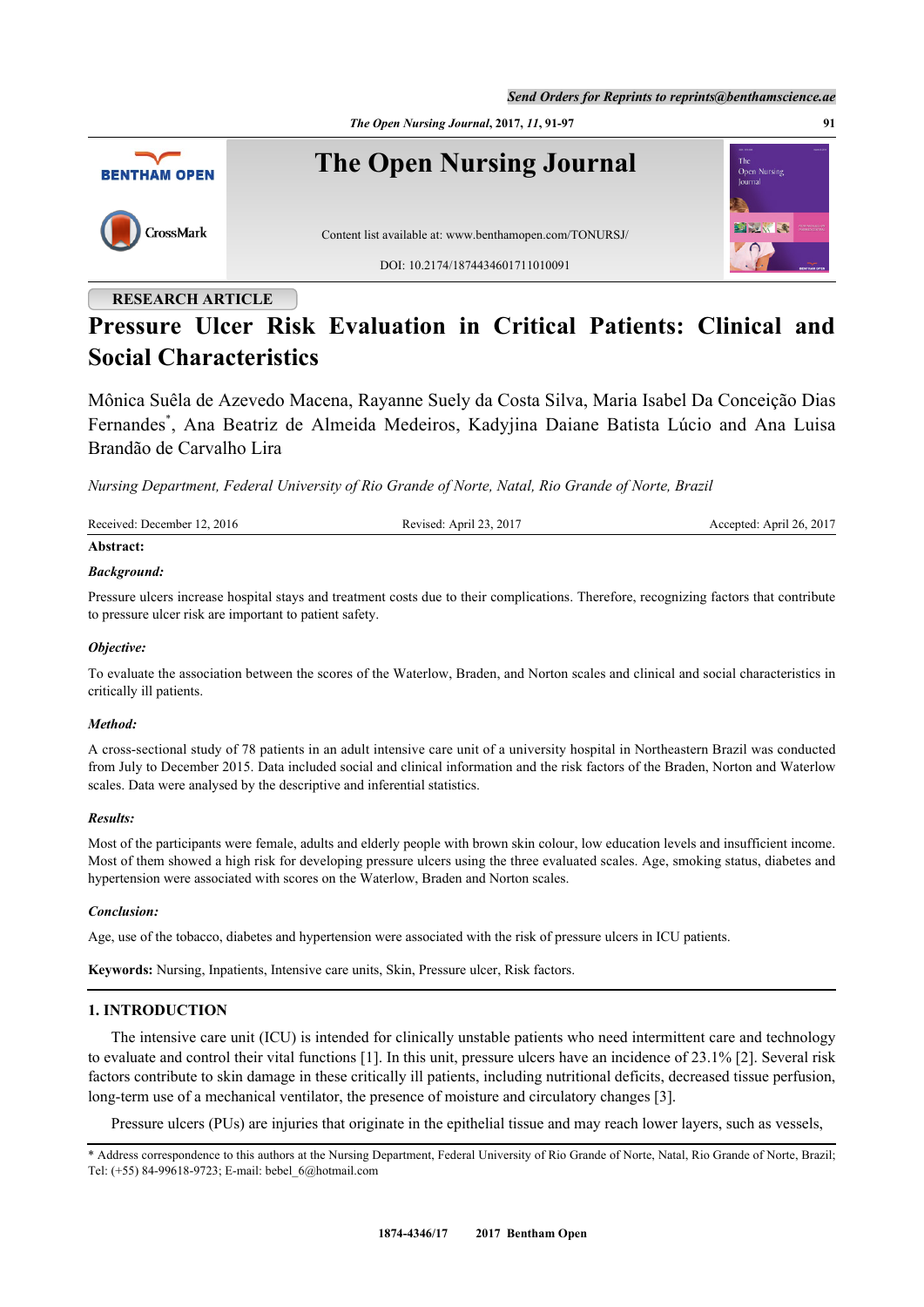muscles and bones [[4](#page-5-3), [5](#page-5-4)]. PUs develop with tissue pressure over a bony prominence that has an intensive capability of collapsing the capillary of that region, and in association with friction and shear, abrasion may occur, facilitating the onset of injuries [[4,](#page-5-3) [5\]](#page-5-4).

PUs are complications that can worsen the clinical conditions of severely ill patients. Ulcers lead to infections and to an increase in microbiological resistance. Mortality is related to the worsening of clinical conditions. PUs increase the period of hospitalization and the costs of treatment due to the resulting complications [[6\]](#page-5-5).

After 15 days of hospitalization in an ICU, all patients have some risk for developing a PU, especially bedbound elderly patients [[7\]](#page-5-6). The expenditures on treatment materials exceed \$300.00 per day, totalling \$111.416.07 per year [[8\]](#page-5-7). The reduction of the incidence of PUs can decrease hospital costs and optimize the care provided by the nursing staff [\[9](#page-5-8)].

Therefore, preventive actions are necessary to be taken in the ICU, which can help nurses avoid the occurrence of this adverse event [\[10](#page-5-9)]. Health professionals, especially the nursing staff, focus on improving human health conditions. Consequently, avoidance of adverse events related to the care provided should be ensured [[11\]](#page-5-10).

The following are among the main interventions by nurses to prevent pressure ulcers: changing position every 2 hours, comfort massage, the use of pyramidal mattress, proper nutrition, and physical examination. However, knowledge about risk factors is necessary to recognize and direct nursing actions to prevent PUs [\[12](#page-5-11)]

The risk of developing a PU can be evaluated from measurement scales of pressure ulcer risk factors [\[13\]](#page-5-12). Currently, three scales are highlighted for this purpose, the Waterlow, Braden, and Norton scales [\[14](#page-5-13)]. These scales may predict the potential for each patient to develop the skin trauma.

Therefore, recognition of risk factors for critically ill patients can help reduce the risk of PUs [[15\]](#page-5-14). A decrease in the occurrence of these lesions optimizes nursing care delivery and improves the quality of life of the hospitalized patient. For this, nurses should conduct periodic evaluations to identify the risk of PUs and improve their knowledge about the use of measurement scales for PUs [\[13](#page-5-12)]. Furthermore, the nurse must evaluate the patient's clinical and social characteristics to understand the patient´s clinical and social context in the risk of developing a PU.

The assumption of this study is that individuals with hypertension, diabetes, advanced age and smokers have the highest risk of developing pressure ulcers. Therefore, the objective of this study was to evaluate the association between the Waterlow, Braden, and Norton scale scores and the clinical and social characteristics in critically ill patients.

## **2. MATERIALS AND METHOD**

#### **2.1. Design**

A cross-sectional study was conducted on patients admitted in the adult ICU of a university hospital in Northeast Brazil. The setting involved a general ICU with 19 hospitals beds having patients who suffer from injuries, such as cardiovascular illness, respiratory disease, cancer, renal dysfunction and sepsis. Selection of this ICU was supported by the quality of the unit as a reference for the care of critically ill patients.

## **2.2. Sample**

The sample was determined from the application of a formula developed for studies with finite populations:  $n = Z\infty^2 * P * Q * N / E^2 * (N-1) + Z\infty^2 * P * Q$  [[16\]](#page-5-15). The parameters used in the calculation of the sample were as follows: n being the sample size, Z being the confidence level of the study ( $Z\infty = 1.96$ ), E as the sample error (E =  $10\%$ ), N as the population size (N = 883), P as the prevalence of pressure ulcers in patients in the intensive care unit (P  $= 57.89\%$ ), and Q being the complement of the prevalence (100 - P). Seventy-eight individuals were identified from the application of the formula. The sample calculation was performed prior to data collection.

The sample met the following inclusion criteria: patients with clinical or surgical treatment in the ICU older than 18 years of age. Patients admitted to the ICU without a pressure ulcer were excluded from this study. The sample was selected based on a non-probability sampling method with selection for convenience.

## **2.3. Instrument and Data Collection**

The data collection instrument contained socioeconomic (sex, race, education, family income, employment status and age) and clinical information (length of hospital stay, reason for hospitalization, diabetes, hypertension, alcoholism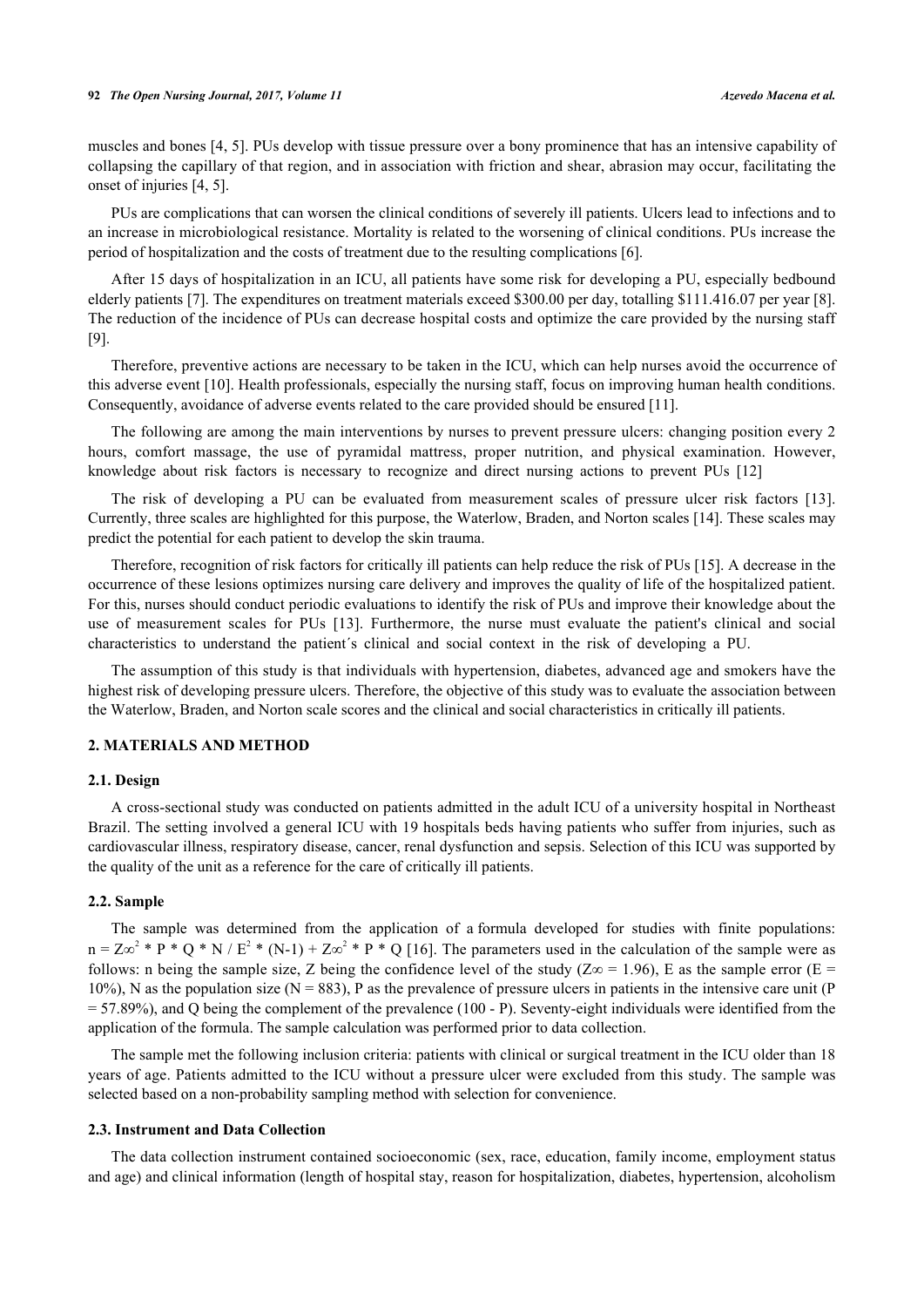#### *Pressure Ulcer Risk Evaluation in Critical Patients The Open Nursing Journal, 2017, Volume 11* **93**

and smoking) as well as the risk assessment scales for PU and their respective variables, including the Braden (sensory perception, moisture, activity, mobility, nutrition and friction/shear); Norton (physical condition, mental state, activity, mobility and incontinence); and Waterlow (body mass index, skin type, sex, age, continence, mobility, malnutrition of the cellular tissue, neurological deficiency, major surgery/trauma, appetite and medication) scales [\[13\]](#page-5-12). Age was a possible confounding variable because older individuals are at an increased risk of developing pressure ulcers.

The Braden scale is comprised of six pressure ulcer risk factors. Each factor is classified by scores. The total final sum of the scores provides the risk classification for the evaluated patients, as follows: very high risk: 6-9 points, high risk: 10-12 points, medium risk: 13-14 points and low risk: 15-18 points [\[13](#page-5-12), [14](#page-5-13)]. The Norton scale consists of five risk factors that have been classified into scores that provide the final classification of risk for PU, as follows: high risk: less than or equal to 12 and low risk: greater than 12 points [[13](#page-5-12), [14](#page-5-13)]. The Waterlow scale is divided into 11 risk factors that allow for assessment of the risk of PU. To this end, it provides the following classifications: at risk: above 10; high risk: above 15; and very high risk: over 20 [\[13](#page-5-12), [17](#page-5-16)].

Final classifications of the three scales were dichotomized into high and low risk for the development of PU. This division was adopted to standardize the results of the three scales. Therefore, for the Braden scale, patients with scores  $\geq$  15 were classified as low risk and those with scores  $\leq$  14 were classified as high risk. For the Waterlow scale, the classification of the scores was done as follows: patients with scores  $> 10$  were classified as having high risk and those with scores  $\leq 10$  were at low risk. The Norton scale remained unchanged.

Data collection was performed by two nursing students and one resident nurse. During the collection, each patient was evaluated by a single collector. For standardization, the collection was performed with previous training of the data collectors. The discussed points were intensive care, critically ill patients, pressure ulcers and their risk factors, and all the items in the collection instrument were explained. After training, data collection was performed between the months of July to December 2015.

#### **2.4. Data Analysis**

Data were organized in Microsoft Excel and analysed in SPSS version 19.0 for Windows Statistic. The relative and absolute frequencies were stipulated for nominal variables. For the numerical variables, the mean and standard deviation were determined. Inferential statistics were also used, including the chi-square, Fisher's exact and Mann-Whitney U tests. A p-value of <0.05 was adopted. Scales used to verify the risk of PU were dichotomized as high and low risk to allow for application of the aforementioned tests.

## **2.5. Ethical Consideration**

The research followed the ethical and legal aspects for its development, as required by the Brazilian Resolution number 466/12 of the Brazilian National Health Council that oversees research involving human beings. This study was approved by the ethics committee of the university hospital. The approval number for this research is 848.997/2014. Patients were informed of the purpose of the research, method and possible risks, and they were asked to sign an informed consent form.

# **3. RESULTS**

Regarding the patients participating in the study, 55.1% were female, of whom 50% had brown skin. Of the participants, 44.9% reported having incomplete primary education, and 19.2% were illiterate. Most of the family income (71.8%) was from one to three minimum wages, and 56.4% were retired. In relation to age, there was an average of age of 58.3  $(\pm 17.2)$  years.

The hospitalization time was 1 to 44 days with a mean of 17.2. Regarding the reasons for hospitalization in the ICU, there were 41 (48.2%) surgical cases; 14 (16.5%) cardiac cases; 13 (15.3%) pulmonary disorders and 17 (20%) with hepatic, renal and neurological problems. Hypertension was present in 56.4% and diabetes in 29.5% of cases. A minority reported smoking (15.4%) and drinking (6.4%).

Most patients had a high risk for developing of PU according to the Braden (74.4%), Norton (70.5%) and Waterlow (62.8%) scales, as shown in Table **[1](#page-3-0)**.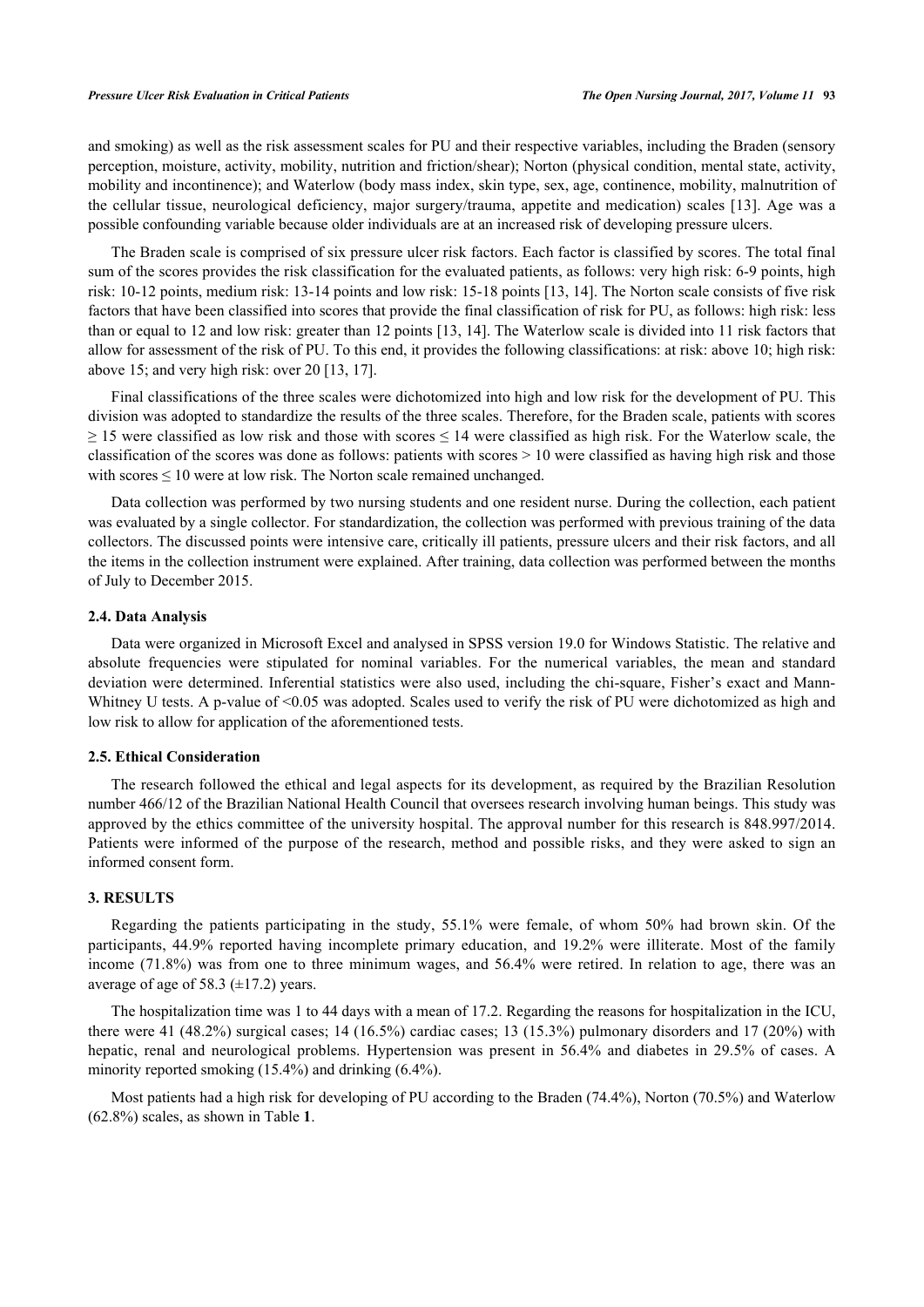| <b>Scale</b> |              | Low risk | High risk |      |  |  |  |
|--------------|--------------|----------|-----------|------|--|--|--|
|              |              | (9/0)    | n         | (%)  |  |  |  |
| Braden       | 20           | 25.6     | 58        | 74.4 |  |  |  |
| Norton       | $\sim$<br>د∠ | 29.5     | ככ        | 70.5 |  |  |  |
| Waterlow     | 29           | 37.2     | 49        | 62.8 |  |  |  |

#### <span id="page-3-0"></span>**Table 1. Distribution of the Braden, Norton and Waterlow scale scores for the patients admitted to the ICU (n=78).**

In relation to scales' scores and social and clinical data of the patients admitted to the ICU, there was a significant association between the age, hypertension, diabetes, and smoking status and the Waterlow scale. In addition, smoking was significantly associated with the Braden and Norton scales, as shown in Table **[2](#page-3-1)**.

<span id="page-3-1"></span>**Table 2. Distribution of the Norton, Braden and Waterlow scale scores and clinical and social characteristics of patients admitted to the ICU (n=78).**

| Variable              | Gender      |    |                      | <b>Marital Status</b> | Age         | Religion<br><b>Hypertension Diabetes</b> |                          |                      |                | Alcohol<br>consumption | Smoking  |             |                |           |           |  |
|-----------------------|-------------|----|----------------------|-----------------------|-------------|------------------------------------------|--------------------------|----------------------|----------------|------------------------|----------|-------------|----------------|-----------|-----------|--|
| <b>Norton Scale</b>   | Female Male |    | With a<br>partner    | Without a<br>partner  | ۰           | Practising                               | <b>Not</b><br>Practising | Yes                  | N <sub>0</sub> |                        | Yes   No | Yes         | N <sub>0</sub> |           | Yes No    |  |
| High Risk             | 34          | 21 | 37                   | 18                    | ۰           | 49                                       | 06                       | 32                   | 23             | 16                     | 39       | 03          | 52             | 05        | 50        |  |
| <b>Low Risk</b>       | 09          | 14 | 15                   | 08                    | ۰           | 20                                       | 03                       | 12                   | 11             | 07                     | 16       | 02          | 21             | 07        | 16        |  |
| p-value               | $0.066^1$   |    | 0.861                |                       | $0.149^{3}$ |                                          | $0.530^{2}$              | $0.626$ <sup>1</sup> |                | $0.906^1$              |          | $0.464^2$   |                | $0.024^2$ |           |  |
| <b>Braden scale</b>   |             |    |                      |                       |             |                                          |                          |                      |                |                        |          |             |                |           |           |  |
| High Risk             | 33          | 25 | 37                   | 21                    | ۰           | 51                                       | 07                       | 35                   | 23             | 19                     | 39       | 04          | 54             | 06        | 52        |  |
| Low Risk              | 10          | 10 | 15                   | 0.5                   | ۰           | 18                                       | 02                       | 09                   | 11             | 04                     | 16       | 01          | 19             | 06        | 14        |  |
| p-value               | 0.593       |    | $0.359$ <sup>1</sup> |                       | $0.212^{3}$ | $0.582^{2}$                              |                          | 0.281<br>0.233       |                | $0.619^{2}$            |          | $0.046^2$   |                |           |           |  |
| <b>Waterlow scale</b> |             |    |                      |                       |             |                                          |                          |                      |                |                        |          |             |                |           |           |  |
| High Risk             | 26          | 23 | 31                   | 18                    | ۰           | 42                                       | 07                       | 33                   | 16             | 20                     | 29       | 03          | 46             | 04        | 45        |  |
| <b>Low Risk</b>       | 17          | 12 | 21                   | 08                    | ۰           | 27                                       | 02                       | 11                   | 18             | 03                     | 26       | 02          | 27             | 08        | 21        |  |
| p-value               | 0.633       |    | 0.407                |                       | $ 0.004^3$  | $0.274^{2}$                              |                          | $0.011$ <sup>1</sup> |                | 0.004 <sup>1</sup>     |          | $0.619^{2}$ |                |           | $0.026^2$ |  |

Legend: <sup>1</sup>Chi-square test; <sup>2</sup>Fisher's Exact Test; and <sup>3</sup>Mann-Whitney U test.

#### **4. DISCUSSION**

Sex-related data were similar to another study with an incidence of 52.6% of female patients [\[18](#page-5-17)]. Women are at an increased risk for developing PU, which is in part due to their higher level of adipose tissue, placing increased pressure on the tissues and resulting in cell hypoxia [[19\]](#page-6-0).

A low educational level and income were observed in this research study, which may be related to the evaluated ICU. The ICU is a public institution that treats patients with low purchasing power and few years of study. Low socioeconomic status is evidenced in the literature as a characteristic of patients with PU risk [[20\]](#page-6-1). This result indicates the necessity for nurses to develop health education to prevent PU in this population.

Regarding race, brown individuals comprised the majority in this study, although race cannot be considered alone as a risk factor for PU [[18](#page-5-17)]. Regarding the age group, the majority of the patients were approximately 60 years old, and there was a predominance of surgical patients, which agrees with the literature data [\[7](#page-5-6), [21](#page-6-2)].

In this study, most patients had a high risk for developing PU. Another study showed that 67% of ICU patients have a high risk for developing ulcers, supporting the data found in the present study [[22](#page-6-3)]. Among the scales used in this study, the Braden scale indicated a higher risk for developing PU in the studied patients. Risk assessment scales are used to minimize the incidence of PU from the early identification of the risk. Among the existing scales, Braden is the most cited in the literature [\[13\]](#page-5-12) and is recommended by the Ministry of Health protocol for pressure ulcer prevention [\[23](#page-6-4)].

On the other hand, another study[[14](#page-5-13)] demonstrated that the Waterlow scale has high sensitivity (50.6%) and specificity (60.1%) compared to the Braden and Norton scales. Waterlow is the only scale among the three that presents the clinical evaluation of the skin as a risk factor for developing a lesion. In addition, it is the only one of the three that assesses age as a risk factor for developing a lesion. The authors [[24\]](#page-6-5) argue that the relationship between increased risk and increased age is due to changes in the skin and subcutaneous tissue characteristics of the elderly that become fragile and susceptible to pressure, friction and shear forces.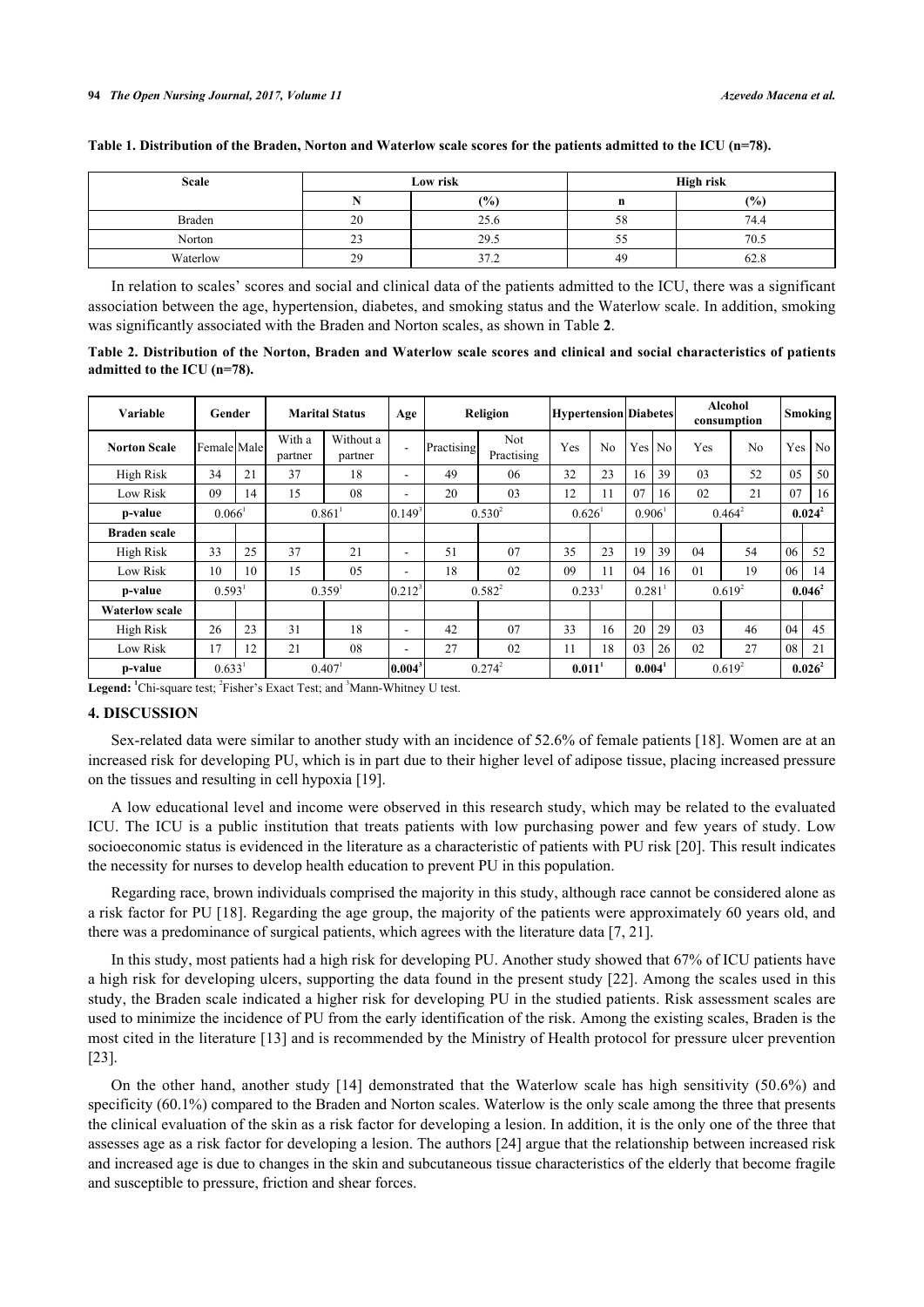#### *Pressure Ulcer Risk Evaluation in Critical Patients The Open Nursing Journal, 2017, Volume 11* **95**

Finally, the Norton scale, compared to the others, is less effective in identifying the risk of PU because it does not have specificity in the scores; therefore, it is more subjective [[13\]](#page-5-12). However, this report from a previous study does not agree with the findings of the present study.

Regarding the associations between social and clinical characteristics and the scales surveyed in the sample of patients, there was an association between the age, hypertension, diabetes, smoking status and the Waterlow scale. In this sense, the average age of the individuals was 58.3 years old, which confirmed the prevalence of adults and elderly people in the ICU. Older people have decreased adipose tissue and collagen fibres with a reduced blood supply from the decreased capillaries in the skin, which interferes with adequate blood perfusion [\[25\]](#page-6-6). Evidence confirms a possible relationship between age and a high risk of PU.

Additionally, non-communicable chronic diseases are often identified in the elderly, which clinically contributes to the emergence of PUs [[26](#page-6-7)]. In this respect, together with the age, high blood pressure was another common clinical indicator in these subjects. Most patients with hypertension had a high risk of pressure ulcers according to the Waterlow scale, and there was a statistically significant association.

Hypertension causes stiffness in the blood vessels, decreasing the amount of blood in the tissue. This process increases with vascular ageing, favouring the development of PU. Damage to a target organ, such as the heart, brain, and kidneys, also contributes to the pathophysiology of pressure ulcers [[26\]](#page-6-7). Nurses should consider this finding and provide measures to prevent PUs for patients with these characteristics in the ICU.

Diabetes, another indicator associated with the Waterlow scale, is prevalent in 6.2% of Brazilians and affects 387 million people worldwide [\[27\]](#page-6-8). Diabetes is responsible for causing metabolic, macro and microvascular disorders because of chronic hyperglycaemia. Therefore, there is a formation of advanced glycation end products (AGEs) and deposits of low density lipoprotein (LDL) according to elevated blood glucose, which causes tissue and cellular damage and deposition of atheromatous plaques in blood vessels, decreasing the amount of blood to the tissues, thus favouring the emergence of PU [[28\]](#page-6-9).

Smokers also had higher scale scores in this study. Although the number of smokers in this study was low, the number of smokers in Brazil has reached up to 10% of the total population [\[29\]](#page-6-10). Prior studies have revealed the relationships between smoking and an increased risk for the development of PU. As addiction caused by nicotine leads to cigarette use for many years, and the long-term consequences of smoking include cardiorespiratory problems. Cardiorespiratory symptoms lead to poor tissue oxygenation and a decrease in blood perfusion, allowing for the emergence of PU in oxygen-poor areas [[30\]](#page-6-11).

Thus, a plan of nursing care should consider the actual clinical and social needs of critically ill patients hospitalized in the ICU when preventing PU, acting as the main risk factor. Nursing care can improve patient safety care and reduce hospitalization costs.

## **4.1. Limitations**

The present study has some limitations. First, a convenience sample was used. Another limitation is the use of scales (Waterlow and Braden) with results dichotomized into high and low risk, which may have caused bias in the research. Finally, this study included a cross-sectional design, and it was unable to examine the causal effect of the relationship between the variables. Therefore, further studies are recommended to more precisely confirm those relationships.

## **CONCLUSION**

Age, tobacco use, diabetes and hypertension are associated with the risk of developing pressure ulcers in ICU patients. This finding confirms the study assumptions. Most patients had a high risk for developing a PU. Among the scales, Braden indicated a higher risk for the development of PUs in the studied patients.

The practical implications of this study are that nurses should use pressure ulcer risk assessment scales in ICU patients as well as pay attention and implement preventive measures for patients admitted to the ICU considered as risk groups, such as elderly and patients with diabetes, hypertension and a smoking history.

## **ETHICS APPROVAL AND CONSENT TO PARTICIPATE**

Not applicable.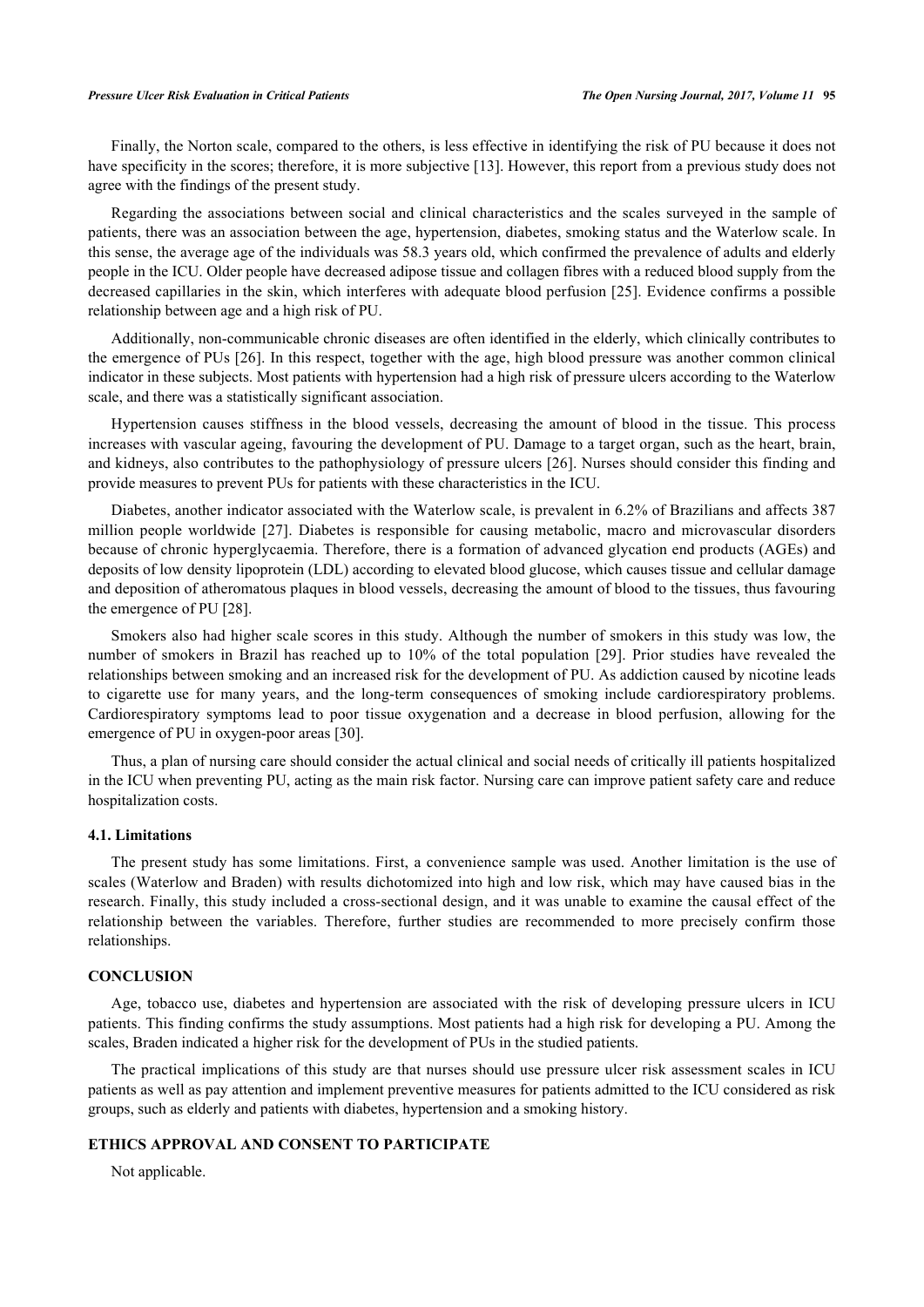# **HUMAN AND ANIMAL RIGHTS**

No Animals/Humans were used for studies that are base of this research.

#### **CONSENT FOR PUBLICATION**

Not applicable.

## **CONFLICT OF INTEREST**

The authors declare no conflict of interest, financial or otherwise.

## **ACKONWLEDGEMENTS**

Declared none.

## **REFERENCES**

- <span id="page-5-0"></span>[1] Freitas ERFS. Profile and severity of the patients of intensive care units: prospective application of the APACHE II Index. Rev Latinoam Enferm 2010; 18(3): 1-7. [\[http://dx.doi.org/10.1590/S0104-11692010000300004\]](http://dx.doi.org/10.1590/S0104-11692010000300004)
- <span id="page-5-1"></span>[2] Rogenski NMB, Kurcant B. The incidence of pressure ulcers after the implementation of a prevention protocol. Rev latinoam enferm 2012;  $20(2): 1-7.$

[\[http://dx.doi.org/10.1590/S0104-11692012000200016\]](http://dx.doi.org/10.1590/S0104-11692012000200016)

- <span id="page-5-2"></span>[3] Peters M. Prevenção de úlceras por pressão em pacientes críticos internados em unidades de terapia intensiva: um desafio para a Enfermagem. Criciúma, RS: Universidade do Extremo Sul Catarinense 2014. Monografia
- <span id="page-5-3"></span>[4] Bavaresco T, Lucena AF. Nursing Intervention Classifications (NIC) validated for patients at risk of pressure ulcers. Rev Latinoam Enferm 2012; 20(6): 1-8.
- <span id="page-5-4"></span>[5] Potter PA, Perry AG. Fundamentos de enfermagem 8. Rio de Janeiro: Elsevier 2013.
- <span id="page-5-5"></span>[6] Dantas ALM, Ferreira PA, Valença CN, Diniz KD, Nunes JP, Germano RM. Complications of pressure ulcers in severely ill patients: a descriptive-exploratory study. Online braz J Nurs 2013; 12(2): 1-7. [\[http://dx.doi.org/10.5935/1676-4285.20133794](http://dx.doi.org/10.5935/1676-4285.20133794)]
- <span id="page-5-6"></span>[7] Gomes FSL, Bastos MAR, Matozinhos FP, Temponi HR, Velásquez-Meléndez G. Risk assessment for pressure ulcer in critical patients. Rev Esc Emferm USP 2011; 45(2): 313-8.
- <span id="page-5-7"></span>[8] Costa AM. Custos do tratamento de úlceras por pressão em unidade de cuidados prolongados em uma instituição hospitalar de Minas Gerais. Enferm Rev 2015; 18(1): 58-74.
- <span id="page-5-8"></span>[9] Lima ACB, Guerra DM. Avaliação do custo do tratamento de úlceras por pressão em pacientes hospitalizados usando curativos industrializados. Ciênc Saúde Coletiva 2011; 16(1): 267-77. [\[http://dx.doi.org/10.1590/S1413-81232011000100029\]](http://dx.doi.org/10.1590/S1413-81232011000100029)
- <span id="page-5-9"></span>[10] Borghardt AT, Prado TN, Araújo TN, Rogenski NMB, Bringuente MEO. Evaluation of the pressure ulcers risk scales with critically ill patients: a prospective cohort study. Rev Latinoam Enferm 2015; 23(1): 28-35. [\[http://dx.doi.org/10.1590/0104-1169.0144.2521](http://dx.doi.org/10.1590/0104-1169.0144.2521)]
- <span id="page-5-10"></span>[11] Silva MR, Dick NR, Martini AC. Incidência de úlcera por pressão como indicador na qualidade da assistência em enfermagem. Rev Enferm da UFSM 2012; 2(2): 339-46.
- <span id="page-5-11"></span>[12] Simão CM, Caliri MH, Santos BC. Agreement between nurses regarding patients' risk for developing pressure ulcer. Acta Paul Enferm 2013;  $26(1)$ : 30-5.
- <span id="page-5-12"></span>[13] Santos MP, Neves RC, Santos CO. Escalas utilizadas para prevenir úlceras por pressão em pacientes críticos. Rev Enferm Contemp 2013;  $2(1)$ : 19-31.
- <span id="page-5-13"></span>[14] Araújo TM, Araújo MF, Caetano JA. Comparison of risk assessment scales for pressure ulcers in critically ill patients. Acta Paul Enferm 2011; 24(5): 695-700.
- <span id="page-5-14"></span>[15] Barbosa TP, Beccaria LM, Poletti NAA. Avaliação do risco de úlcera por pressão em UTI e assistência preventiva de enfermagem. Rev Enferm UERJ 2014; 22(3): 353-8.
- <span id="page-5-15"></span>[16] Rea L, Parker RA. Metodologia de pesquisa: do planejamento à execução. São Paulo: Pioneira Thomson Learning 2002; 20: pp. (49)109-25.
- <span id="page-5-16"></span>[17] Rocha AB, Barros SM. Avaliação de risco de úlcera por pressão: propriedades de medida da versão em português da escala de Waterlow. Acta Paul Enferm 2007; 20(2): 143-50. [\[http://dx.doi.org/10.1590/S0103-21002007000200006\]](http://dx.doi.org/10.1590/S0103-21002007000200006)
- <span id="page-5-17"></span>[18] Silveira SLP, Silva GRF, Moura ECC, Rangel EML, Sousa JERB. Avaliação das úlceras por pressão por meio da aplicação da escala pressure ulcer scale for healing (PUSH). Rev Pesqui Cuid Fundam 2013; 5(2): 3847-55.